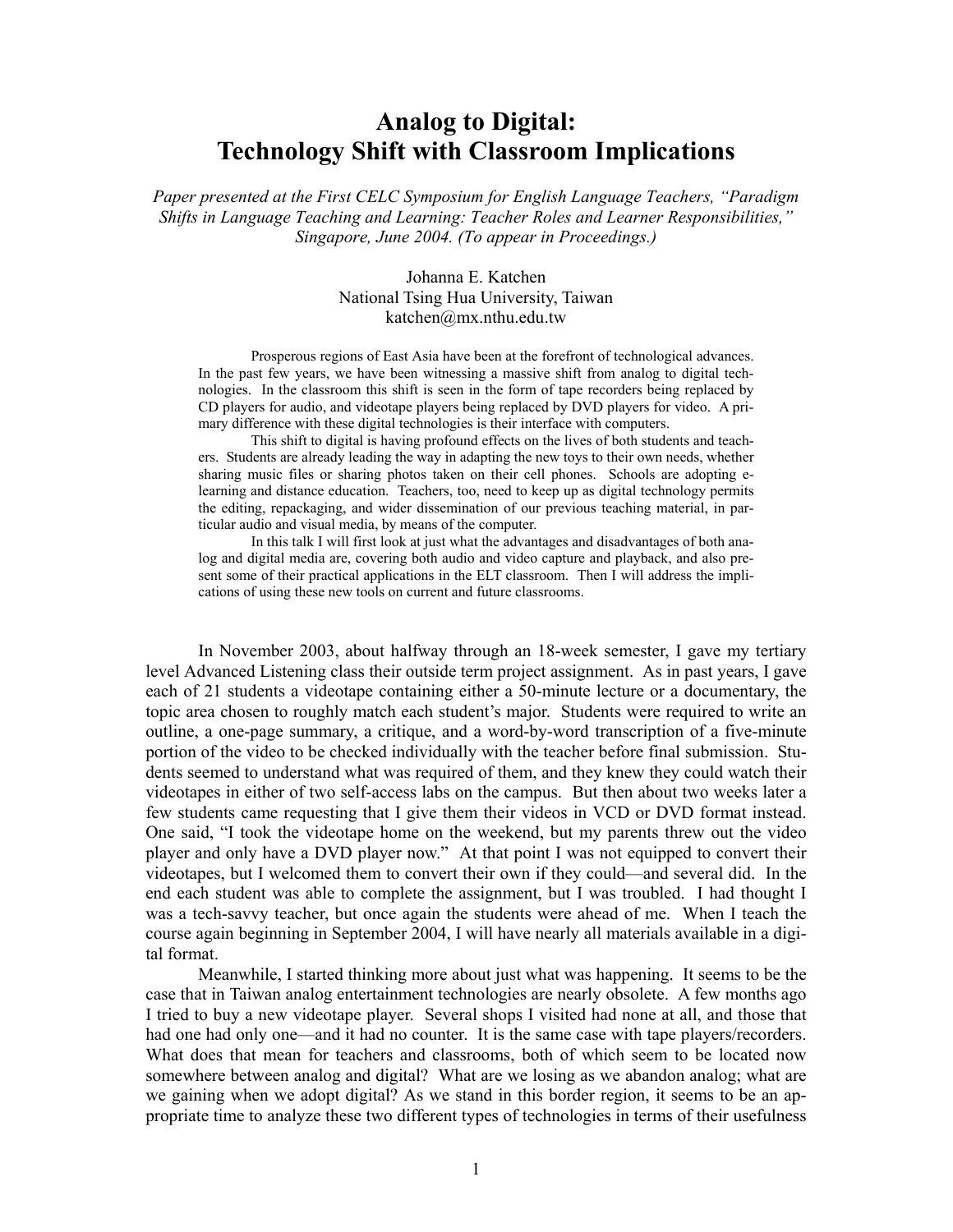for preparing teaching materials and for classroom teaching. We look first at audio, moving then to visual images, still and moving (video). In the final portion, we look at the classroom implications of this shift.

### **Audio Technologies--Analog**

These days, when we are bombarded by the music of radios and MP3 players and the musical ringing of cell phones in public places everywhere, it is difficult to imagine how language teaching proceeded before the invention of the audiotape player (see Winston, 1998, for the historical development of recording devices), yet somehow people still managed to learn foreign languages successfully. Tape recorders and players facilitated the invention of the language laboratory, which was essentially a wired combination of playback and recording devices combined with headphones to keep each student's learning private and isolated. A language lab—or just one reel-to-reel tape player—went hand in hand with the audio-lingual method. Listen and repeat, often quite mechanically. This was the expected teaching method when I was doing my student teaching back in the 1970s.

Teaching methods evolved, but the tape recorder remained because it was still able to bring native speakers into the classroom. Meanwhile, the cassette recorder was invented, making tape players ever more lightweight and, hence, far more portable and affordable. Young people carried their music with them in large boom boxes, much to the distress of their elders. And teachers carried their language lessons around to their classrooms as course books soon came with audio cassettes.

The past decade has introduced another revolution in sound devices for us—digital audio. Digital promises to be better and it is for the most part, but like many teachers, I am used to the older technologies, and sometimes what I want to do as a teacher is not what the manufacturer of a device had in mind.

Have you ever met an EFL teacher in recent years who was afraid of using a tape recorder? Probably not. Even the teacher who has technophobia can usually handle this device, can go into a class and play the cassette that goes with the lesson. S/he may not always find the right starting place but s/he somehow manages. The functions are straightforward and playback is easy. You can preset the place where you want to start ahead of going to class, then just turn it on and play it. If you are fortunate enough to have a machine with a counter, you can find the right places on the tape on that machine, but counters are not consistent across machines, so you can still have trouble finding your material on different machine. However, if we are using material on different parts of the tape, it does take time to run forward and backward in class to locate the starting points. For language teaching, we may want to repeat small portions, such as an individual sentence, a number of times, and this is fairly easy to do even without a counter, though the ideal starting point may not be exact.

Few if any audiotapes have copyright protection devices, so students as well as teachers copied tapes freely. Especially when preparing tests, it was often easier to put all the stimulus questions on one tape in the proper order than to key up several tapes ahead of time. The double-deck tape player and recorder was useful for copying and editing. How many of us indeed patched together our own listening tests, and we may even have used the built-in microphone to add the directions and question numbers in our own voice. The result, however, was not at all professional. The volume may have differed between our own vocal output to that of the questions copied from other tapes. In editing, the starting and stopping points were not always exact. Moreover, with analog, each time we copy from one tape to another, we tend to lose about 10% of clarity with each successive recording. Thus if your starting point is a copy from someone else's original, and then you make a copy from your copy, the result is at best perhaps 80% as good as the original. In most cases if we were start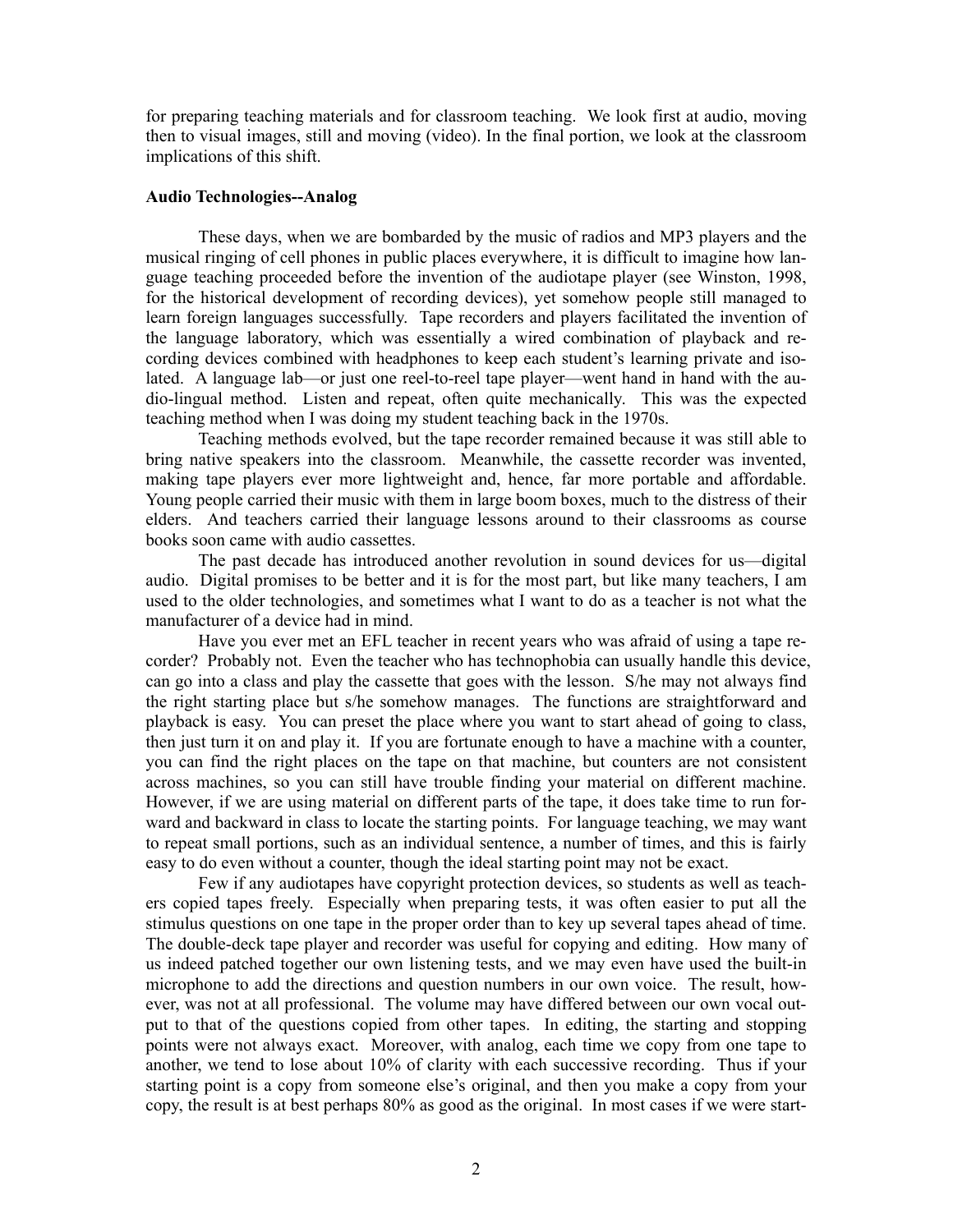ing from a clear audio tape made for ELT, then a second or even third copy would probably be fine for classroom use.

There was one more sneaky little problem that came with recordings you copied and edited as well as with legitimate recordings you may have made, such as language data you recorded: the tape played perfectly well on the machine it was recorded on, but when you played it back on the school's tape player, it was too soft or you could not hear it at all. The place it was most likely not to play was in the language lab! Why? First of all, individual tape players differ as to their settings for record and for playback; this inconsistency causes problems with playback volume. Notice that when you used commercially produced tapes you did not encounter this problem. The second problem may occur between portable players and is definitely a consideration when using language lab playback: the difference in the channel of recording and the channel of playback. Language labs typically allow students to both listen to a tape and to record their own voice on it; in order to do this, one track is used for play and the other for record. Thus, for example, if your tape recorder uses only the left track to record, but the language lab uses the right track for playback, then when you play your tape in the lab, you and the students will hear nothing. Portable tape players generally do not separate the tracks by function (note that any recording erases the previous) so you will usually get either full sound or at least partial sound from your self-made recording played on any other portable player. To sum up, it was easy to copy and edit on analog tape recorders, but the result was rough and playback on different equipment could be problematic.

## **Audio Technologies--Digital**

 In the 1980s, a new way to listen to music began to spread—the compact disc. Ordinary people started buying the new software—the CDs, and hardware—the CD player, replacing initially the earlier vinyl records and turntables. The tape recorder was not threatened at that time because it could record and hence manipulate music, while records and CDs had to be played as they came. Meanwhile, back in the language lab, the downfall of the audio cassette was imminent. Some tapes might be  $15 - 20$  years old and had deteriorated. A combination of old hardware and software meant that tapes more often got stuck in tape players or tore. Suddenly CDs looked like a more permanent storage option. Moreover, they seemed less likely to suffer damage in a faulty machine, although they could still be scratched.

 Producers of ELT materials saw the potential. Tapes that came with textbooks did not provide any interactivity; students just listened to them as they came. Therefore, there was no pedagogical reason preventing a CD option. At first textbook companies offered both tapes and CDs because not all customers had CD players. Now in Taiwan, for example, it is nearly impossible to find accompanying tapes for newly-produced textbooks, just CDs.

 CD players quickly became portable; at first they often came with tape player in one portable unit. Teachers could take these to class and use either older or newer technology on one machine, and they could copy parts of the CD on to a tape for testing purposes. CDs were comparable to the audio cassette in size and ease of storage, but the sound quality was much better and clearer. One disadvantage was that you could not set the exact starting point ahead of time but, on the other hand, there was no need to run through the whole CD on fast forward to find your lesson. However, it was a bit more difficult to find the exact spot within a lesson and to repeat short sections; ease of location depends also to some extent on the controls on each machine, whether you can go back and forth to a particular place following the counter.

 The big advantage of the tape recorder was that it could copy music, but toward the end of the 1990s CD copying in one's own computer became widespread. CD editing was more exact, and there was no loss of quality when copying digital to digital. Now we also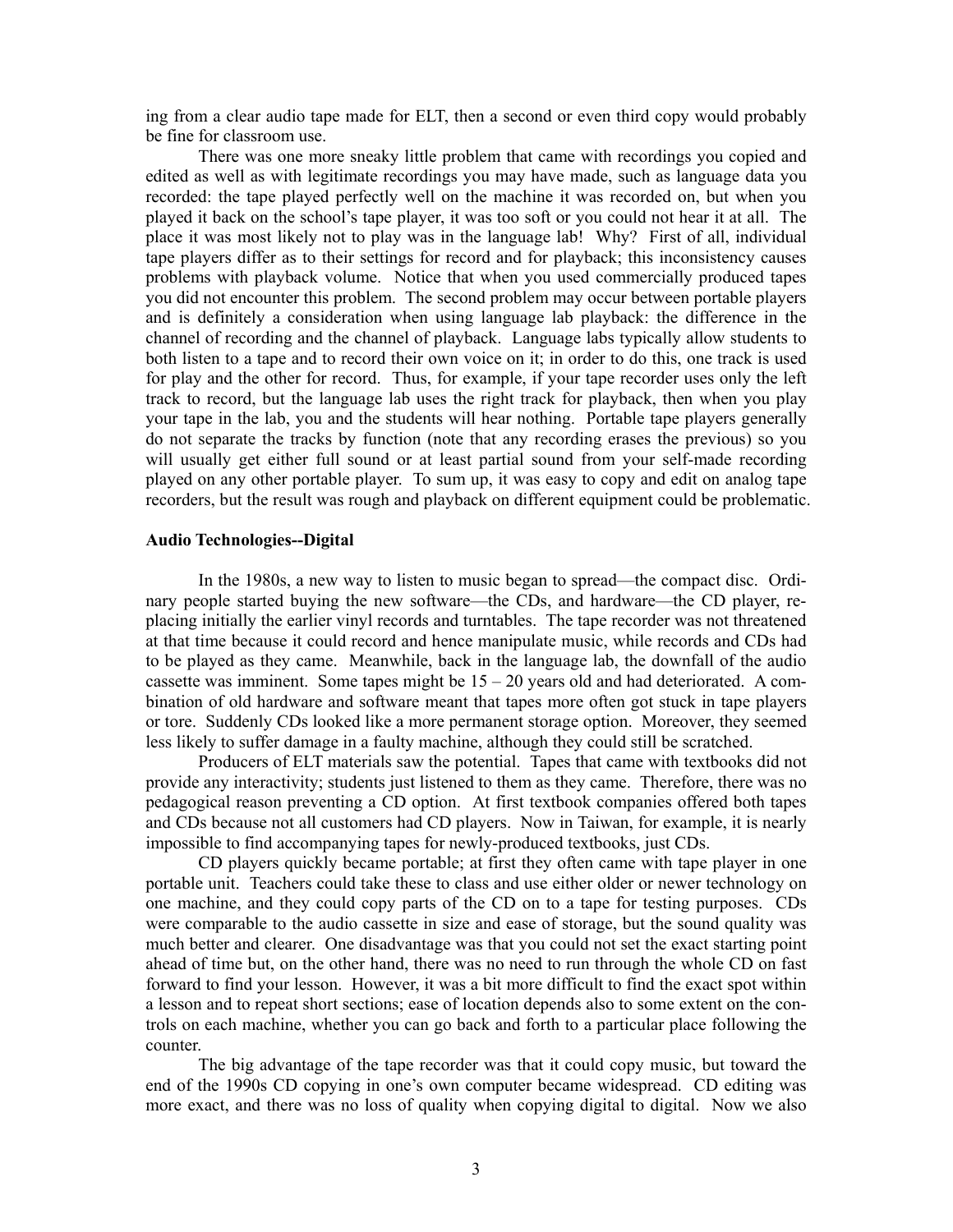have MP3 players; MP3 files are more compressed, hence smaller, than the files on the usual music CD, meaning we can put more material on one CD, upload them to the Internet, or send them by e-mail attachment. In addition to copying existing materials digitally, we can make our own using a digital voice recorder. Moreover, with just a cheap microphone we can record our voices directly into the computer; newer computers have built-in sound cards for recording and software for editing. The various recording hardware comes with any necessary physical connections and software to upload to your computer; more sophisticated software is also available for audio editing.

 How can these digital recorders and playback with a computer interface affect the teacher's life? An initial possibility would be to digitize any audio tapes that are one-of-akind and essential for any special lessons. This is done by running a wire from the tape player's LINE OUT or headphone jack into the computer's LINE IN or microphone jack and recording (for example, Windows comes with a sound recorder). After saving the file on your computer, you can later turn it into a CD if you have a CD writer. Note that if you want the separate units/segments of the tape to be separate on the CD (the way you can locate separate songs on music CDs), you will have to edit your sound file into separate files for each unit/segment. Then you can re-organize them when you make your CD. I would recommend that teachers save in the WAV format that is the default for copying most music CDs because you will be using the disc on different equipment in different classrooms, and even the oldest CD players can handle WAV files, but they may not play MP3 and other formats. Even so, some high quality DVD players have a copyright protect mechanism and will not play homemade CDs, VCDs, and DVDs even if they are your original material. Thus it is wise to test your CD on the machine you will use it on ahead of time. Computers generally play more formats, but if you will use someone else's computer, use a more common format and try to check it on that machine earlier. For example, your lesson stimulus is on a disc in MP3, but you get to the language lab computer and find someone has deleted the free software to play it; you try to download it again quickly while the students are walking into class, but the Internet connection is too slow. Lesson diverted.

 Another important application is making your own listening tests. With editing software, you can take specific questions from the CD that comes with your course book combined with directions that you yourself give by recording your own voice into the computer. You can even add in timed pauses. Editing is far more exact than it was with an analog tape player and recorder. You can still re-record your listening test back to an audiotape or CD or play it through a classroom computer.

 In addition to storage on disc or in your computer, you can share speech files by uploading them to the Internet. Students can click on oral instructions, perhaps in the teacher's own voice; they can see and read a text on screen and hear someone read it at the same time. Teachers can design while-listening activities, such as comprehension questions or fill-in-theblank. For linguistics classes, we can illustrate examples of World Englishes or how Old and Middle English was probably pronounced, for example. When using the Internet, smaller is better, so choose MP3 now until an even more compressed format comes along. Roughly speaking, one minute of an MP3 sound files take about one megabyte (1MB). Insert your sound files into your HTML files as a hyperlink and remember to upload the sound files separately.

 If you like to use Power point in class, why not add relevant sound files to click on at appropriate times? If you are talking about language, these could be linguistic examples or other speech samples. Or perhaps you would like to insert a sound effect or a few seconds of music to keep the students awake; some basic sound effects should already be installed on your computer, and CDs with sound effects can also be purchased. Unlike pictures and Clip Art, however, sound files are not actually embedded in the Power Point file and will not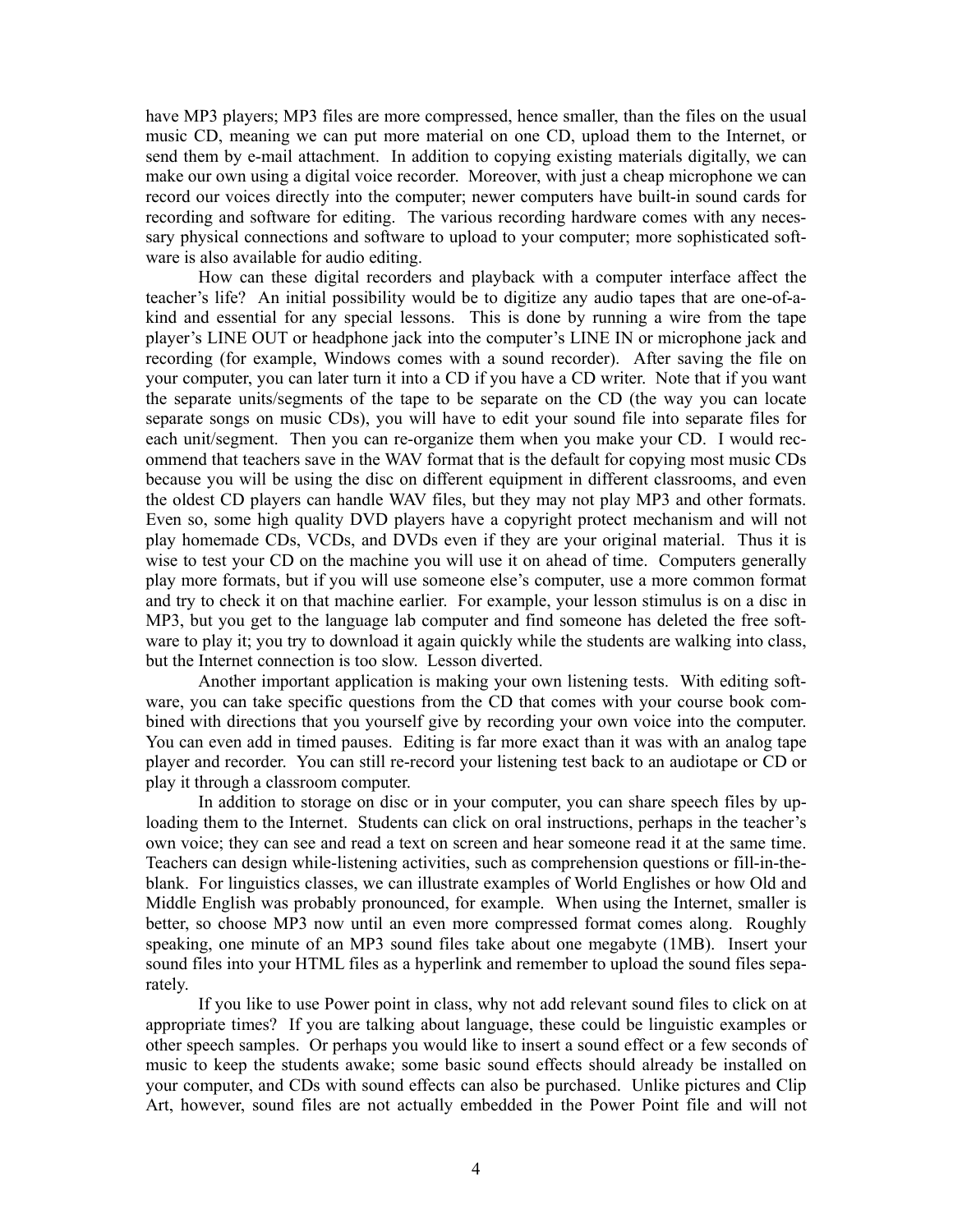travel with your file to a floppy disc or external hard drive to be used in another computer. You therefore need to save your sound files separately to the medium you will use (disc or portable hard drive). Embedded sound files will also not play when you upload your Power Point presentation to the web unless you upload the files separately and re-establish the hyperlink.

With digital technologies, too, necessity of the mother of invention, or should I say, application. In speaking classes I sometimes ask students to make an audiotape recording. This not only saves class time but I can more carefully analyze pronunciation problems from a selected reading on an audiotape. In October 2003 two members of my public speaking class missed the due date and then asked if they could send me an MP3 file by e-mail attachment. Fortunately, I agreed and found this a great technique, as easy to use as the telephone without the intrusiveness; immediately I sent back my reply—also in MP3 format. Not long after, a good friend on the other side of the world celebrated a birthday: I got my singing friends together, recorded a greeting on my digital voice recorder, turned it to MP3 and sent it as a singing e-mail attachment birthday greeting, much to the recipient's delight. Thus for teachers and students alike, the boundaries between digital applications for work and play are blurred; we can certainly think about whether the toys we use for entertainment might have some very practical and useful application in our teaching.

#### **Pictures and Photography**

When I was studying to become a teacher, we were encouraged to collect colorful pictures from magazines so that we might have appropriate examples for teaching vocabulary or for use as the stimulus for some writing or speaking activity. I wonder how many new teachers today even bother going through magazines for teaching material now that illustrations are just a mouse click away. Suppose you are teaching a beginning class and you want to illustrate vocabulary. There is wonderful Clip Art probably already on your computer. If you teach in a tech-friendly room, present your material on a large screen with Power Point (Simmons, 2004), or make colorful vocabulary cards with Clip Art and your color printer, and then laminate the cards. And a bit of Clip Art on a handout full of dense text makes that text seem a bit less formidable.

Not that long ago, if we wanted to use a picture or photo in class, our options were limited. We could pass the photo around, but that wasted time. Provided we still had the negative, we could go to the photography shop and have several large copies made, and these could be used for group discussion, one copy to each group. However, that took preparation time and some money. If we wanted to project a photo or picture on to a screen, we needed a large and heavy special opaque projector. There was no possibility of a color copy, and making an acceptable black and white copy was a matter of trial and error and wasted paper with the copy machine. If we wanted to change the size of the original, again we could only experiment with the enlarge and reduce functions of the copy machine.

Now, however, those pictures from magazines and old photos can be put to wider use with a scanner. Once you scan the original, you can work with the resulting digital image the same way you work with images from a digital camera. All newer computers have some sort of picture editor installed, and scanners and digital cameras also come with compatible editing software. The basic functions a teacher needs are cropping, brightness, and resizing. With cropping you actually cut off parts of the picture that you do not want. In a family photo of several people, for example, you could select front face views of each individual and present them separately on a handout and have students fill in descriptions of each family member.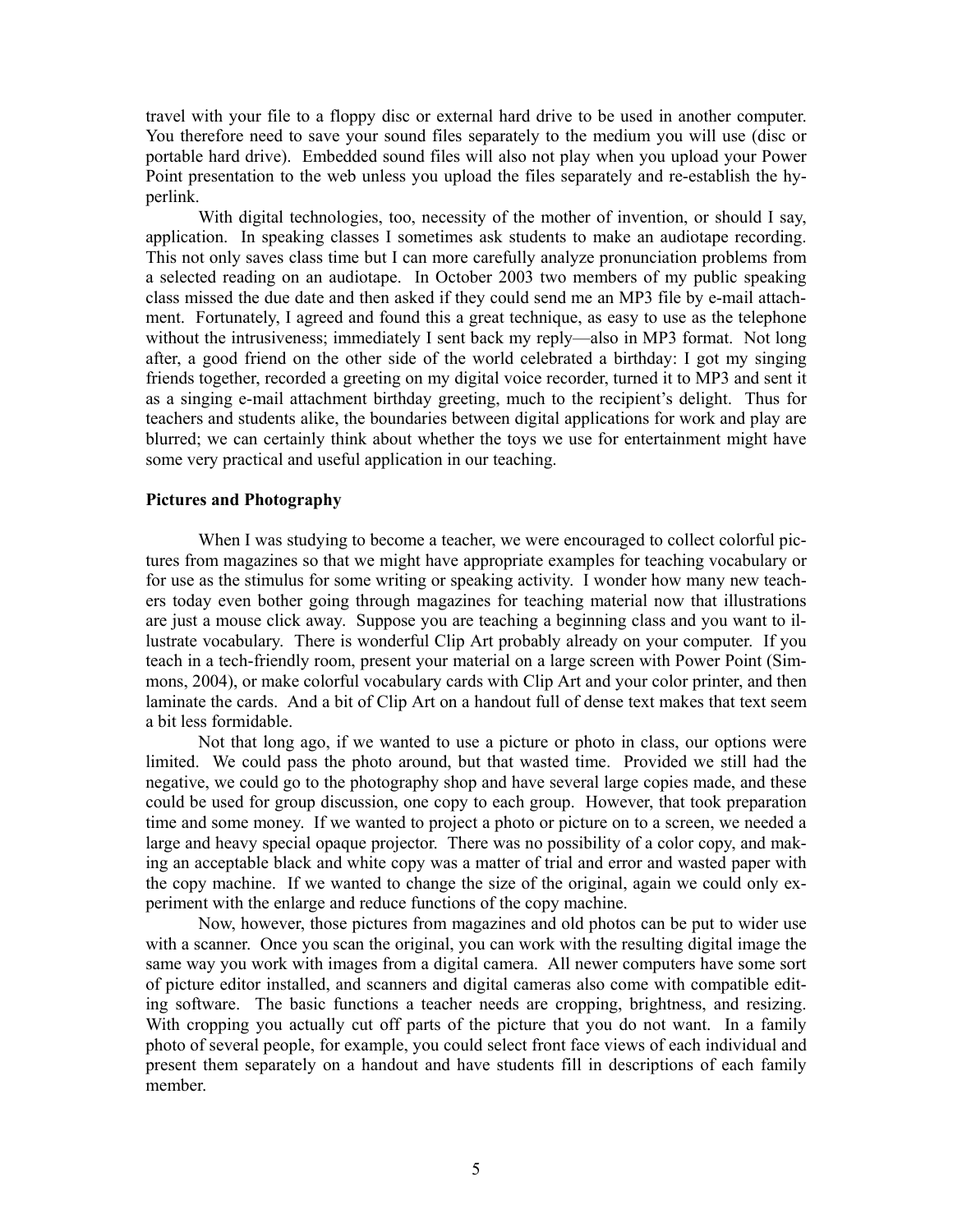Often color photos do not look bright enough on the computer screen, but the software allows you to increase the brightness. If your desired end-product is a black and white handout, you need to make the image even brighter so the detail stands out or, better still, turn the image into something called grey scale (black and white and all shades of grey), where it will appear in grey shades on your computer and you can brighten to the desired level. If your original image is large and your desired output is smaller, you may want to change its size at the picture editing stage. The format to save in is also important. Two common formats are Joint Photographic Experts Group (JPG/JPEG) and Bitmap (BMP). Bitmap files are larger than JPEG files, so for the Internet, saving in JPEG is better; however, if you have simple black and white images, such as line drawings to be used on the Internet, it is better to save in Graphics Interchange Format (GIF). For other applications, if size matters (e.g., you are taking materials to class on a floppy disc), then choose JPEG. (a useful site is http://www.widearea.co.uk/designer/index.html).

If you are using Windows and Microsoft Office, then the programs you probably use for creating teaching materials are Word, Power Point, and Front Page (for creating HTML files for the Internet). All of these allow you to insert pictures from either Clip Art or from your own files. Both Word and Power Point also have Picture Toolbars that allow you to crop, adjust brightness, and resize or adjust the size to fit your layout; Front Page allows some editing for size, but it is best to do other editing first in your picture editor before inserting a picture into a Front Page file..

With digital cameras we can take our own shots. With a scanner we can digitize any hard copy photo. Thousands of Clip Art images are available in our software or over the Internet. The computer lets us modify these images to suit our needs. We can make our own color hard copies or color transparencies with the help of a color printer. Now teachers have no excuse not to create their own materials, from worksheets to websites, that look just as professional as those found in textbooks.

#### **Analog Video—The Video Cassette Recorder**

What a revolution it was when we could record tonight's TV news and show it in class tomorrow. The need for a complex projector was gone and we could easily show commercially produced movies on videotape (Winston, 1998, provides a detailed history of the development of the VCR). Moreover, we could record anything off the television. This paralleled the shift from reel-to-reel tape recorders to audio cassette with ease of recording and playback. Smaller and smaller video cameras followed; we could record not only our children's antics but our students' role plays and other performances, view them with students, give them advice for improvement of various aspects of presentation skills and later let them evaluate themselves as we are often our own toughest critics (Katchen, 1992). Copying from VCR to VCR was easy although the editing might not always be exact, and we could just as easily copy from the video camera to a videotape in the VCR. However, as with audio, successive copies had reduced quality. Soon commercially available videos came with copyright protect mechanisms to prevent all that copying, but the cost of purchasing originals was not prohibitive.

Most VCRs had real-time counters, a feature convenient for locating particular clips during class and, critically, for knowing how far to rewind to repeat a clip since we almost never play a clip just once. Pedagogically, it is better to exploit a 3 – 5 minute clip in a onehour class by watching for different purposes than to play a longer clip just once (Stempleski & Tomalin, 1990; Katchen, 1996). As with audio players, we could also prepare the tape ahead of class by winding forward to the starting place. Another useful teaching function is the pause or freeze frame, but on many video payers the pause function is not too stable. The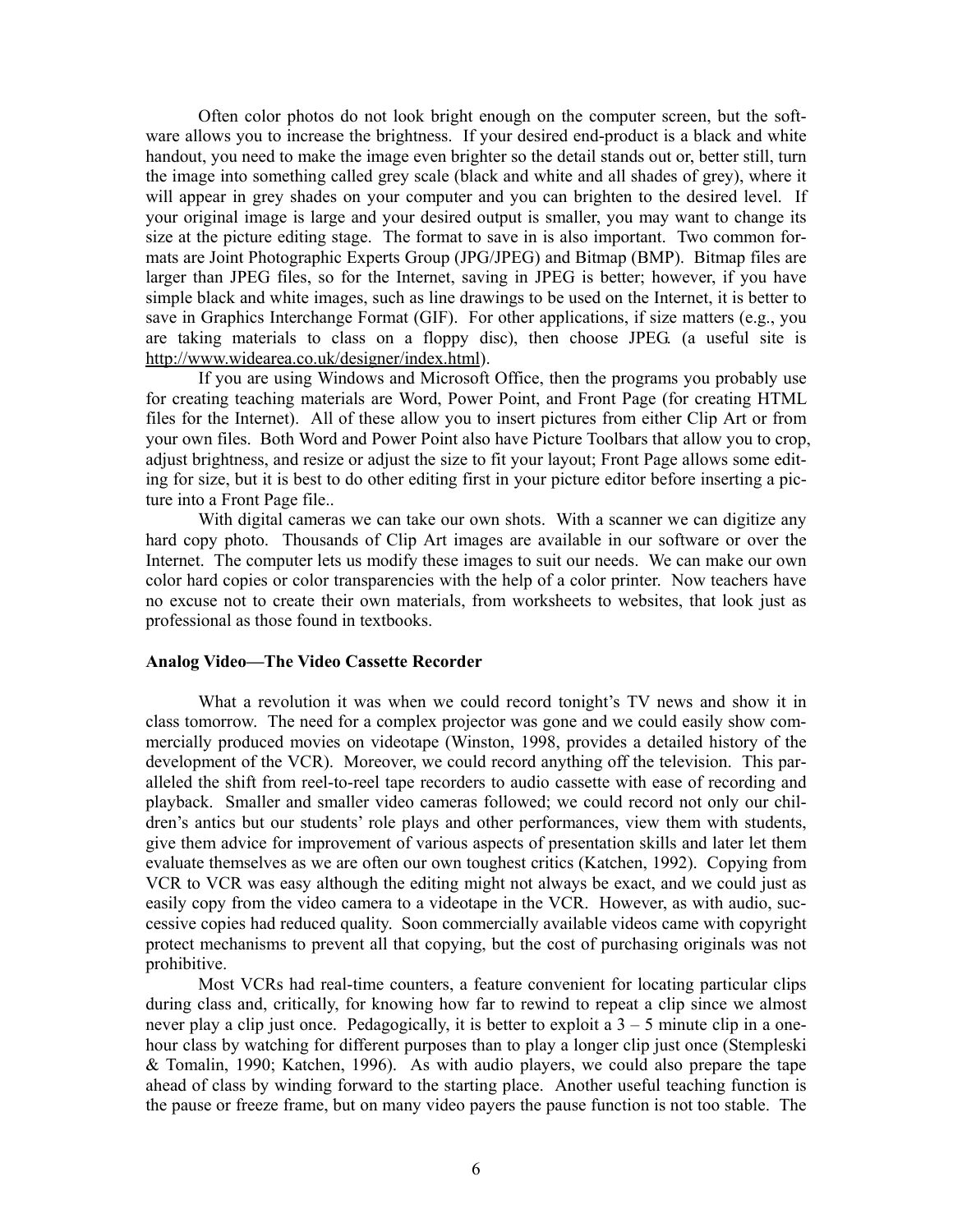image may wiggle or become fuzzy so that we cannot see on the screen the details we paused to examine more closely. Furthermore, use of pause and frequent starting, stopping, and rewinding could damage the tape and equipment. As with audiotapes, frequent starting and stopping would loosen the tape so that playback sounded slow and garbled; the solution to both is running fast forward and then fast rewind for the entire tape to tighten it up.

There was, however, one annoying little problem that travelers abroad encountered: videotapes bought in one country might not play in another due to a difference in standards of speed and resolution adopted in different parts of the world. Basically, Western Europe and its associates in other parts of the world used PAL, while the USA, Japan, and their associates used NTSC. France used SECAM and the former Soviet Union and its allies favored it, but after 1989, much of Eastern Europe switched to the European standard PAL. Clever hardware makers developed multi-system video players with compatible projectors/televisions, and experts appeared to convert tapes from one system to another. This difference is still with us and continues into the area of digital video.

The videotape player is a useful device and we still have many in our classrooms. However, in Taiwan it is now harder and harder to find shops selling new videotape players, and fewer videotapes are sold. The videotapes we have are deteriorating. Sooner rather than later, we will have to master digital video for the classroom.

#### **Digital Video**

A DVD (digital versatile disc or digital video disc, more technical details are available at http://dvddemystified.com/dvdfaq.html) takes up less space than a videotape, and DVD players can be hardly bigger than the size of the DVD playing on it. Moreover, the hardware usually also plays the older VCD and audio CD formats. DVD quality is much higher than that of videotape and, as with audio CDs and other digital media, that quality is not decreased with successive copying. One big advantage over analog video is the clarity of freeze frame (pause); you can stop the image on the screen and it remains clear, and there is no possibility of damage to the disc.

Another feature language teachers adore is the multi-language captions/subtitles (Lin, 2000; Markham, Peter, & McCarthy, 2001). Whereas lower-level students might first use L1 subtitles to get the gist then L2 captions to really concentrate on the linguistic input, higher level students may prefer L2 captions and then test themselves by turning off the captions.

Some DVDs contain more than one audio track. For children's movies, this may include an L1 track for a movie produced in another language. Other films may include tracks with on-going comments by the director or actors, commentary on setting or costumes (e.g., *Shakespeare in Love*), or other relevant material. DVDs may contain extra material that could be useful in class—interviews with the actors, insights into how the film was made (e.g., *Shrek*), even games and quizzes (Katchen et al., 2001). For example, when we used the film *Castaway* in a speaking and listening class, we showed a 20-minute segment on how the idea for the volleyball named Wilson was developed (Luo, 2004).

However, DVDs are still not as flexible as videotapes. DVDs are divided into sections called chapters, which usually contain a few scenes. Locating the start of chapters is done easily through the menu and remote, but ease of locating exact spots within chapters depends on just which functions are provided by your remote. It is useful to be able to move forward or back at a low or faster pace using the counter. Different brands and models have functions organized in different ways, and it may take the teacher some time to learn to operate the equipment.

Recording a television programme digitally is possible, but a digital video recorder to connect to your television is still rather expensive and there are more complications with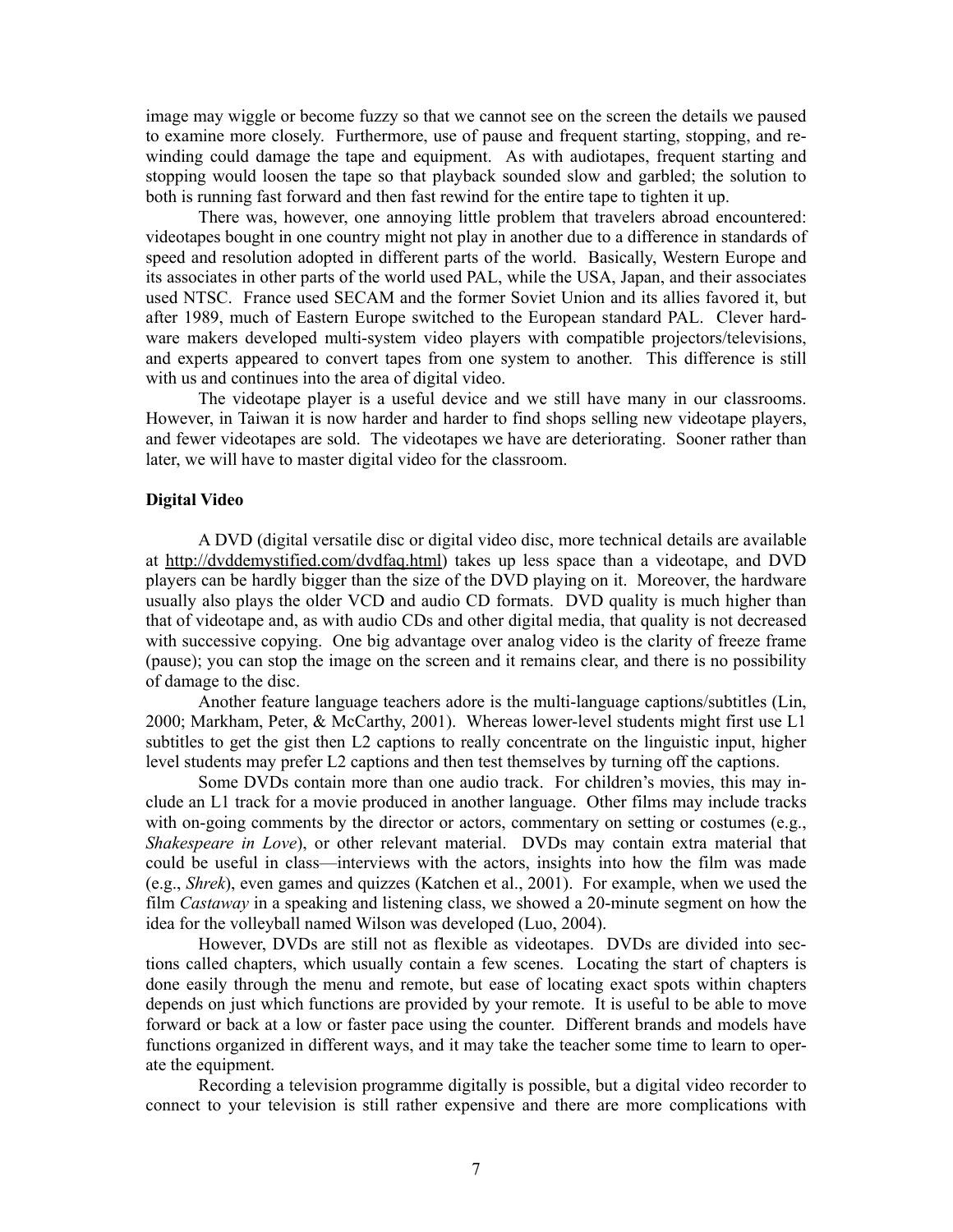compatible standards compared to analog VHS (http://dvddemystified.com/dvdfaq.html explains these issues). There are copyright protect mechanisms on commercially-produced DVDs, though software writers are always finding ways around this restriction.

Another method to counteract piracy was the establishment of six different world DVD regions. Thus a DVD bought in the USA (region 1) would not play in Asia (mostly region 3) even if both were using NTSC. Asian hardware makers, however, soon began selling DVD players that would play multi-region (but still you need to be aware of the NTSC/PAL distinction for playback on your television). Note that if you play a DVD on your computer, you can set the region code and the NTSC/PAL distinction is also adjusted. Computer makers tell us you can only change the setting up to five times, but others have found ways around this.

If you use DVDs and VCDs in class, you may encounter the same problem you do with audio CDs: some discs will not play on certain machines. Sometimes the problem is one of region, but other times the cause may be copyright protection built into the hardware so that your own made or copied discs will not play. This is an important issue with video editing as DVDs you make yourself, whether or not copyright issues are involved, may not play on DVD players. Most often the problem has to do with whether the hardware plays DVD-R, DVD-RW, DVD+R, DVD+RW (see http://dvddemystified.com/dvdfaq.html), sometimes also with the format you save in. Think first of how the finished product will be used, on which hardware you will most likely play it. Although your movie is more likely to play on a computer, you still need to check the individual computer as the computer may not have the proper software installed to play a DVD or your kind of DVD or it may not have the proper codecs (decoders to interpret and play from the format your movie is compressed in).

If you use digital video a lot and have different classrooms and equipment, you may find it useful to purchase a small, portable DVD player that plays more regions and formats although it may not play the discs you made yourself. Then if you have access to only a television, if you can locate the input jacks, just plug in your portable DVD player and you have instant classroom access to DVD, VCD, and audio CD. Or take your own notebook to class (provided there is a compatible projector) on which you are sure your DVD works; you may have to take a set of speakers, too, but they are small and cheap.

We now have digital camcorders; most use a mini-DV tape which still has to be run forward and rewound, but some newer models use a disc for recording. Nearly all these cameras allow some editing within them. However, for more sophisticated editing, connect your video camera to a computer via a fire wire (IE1394). To play video into your computer, you will need to have a video card either pre-installed or installed after purchase. To copy to VCD or DVD, you need to have a DVD writer (which will usually also write audio CDs).

So what else can a teacher do with digital video technology besides show a film clip in class as one did with videotape? Certainly in class you will want to take advantage of the ease of varying L1 and L2 captions with no captions, and the material supplemental to the film For materials creation, some of the software that permits you to view DVDs on your computer has a capture function. Thus if you pause the scene, you can capture and save the still image (Katchen, 2003). Suppose you watch the opening scene of a film where the main characters are introduced and then you would like the students to spend some time describing the characters for both language practice and to help them remember who the characters are and what their names are. You could play the scene again and pause when each character appears, but you could also provide a handout or put up a transparency or Power Point slide with a still image of the character next to his name to help students remember which character you are talking about. Or you may arrange five or six relevant still shots to stimulate students to retell the story.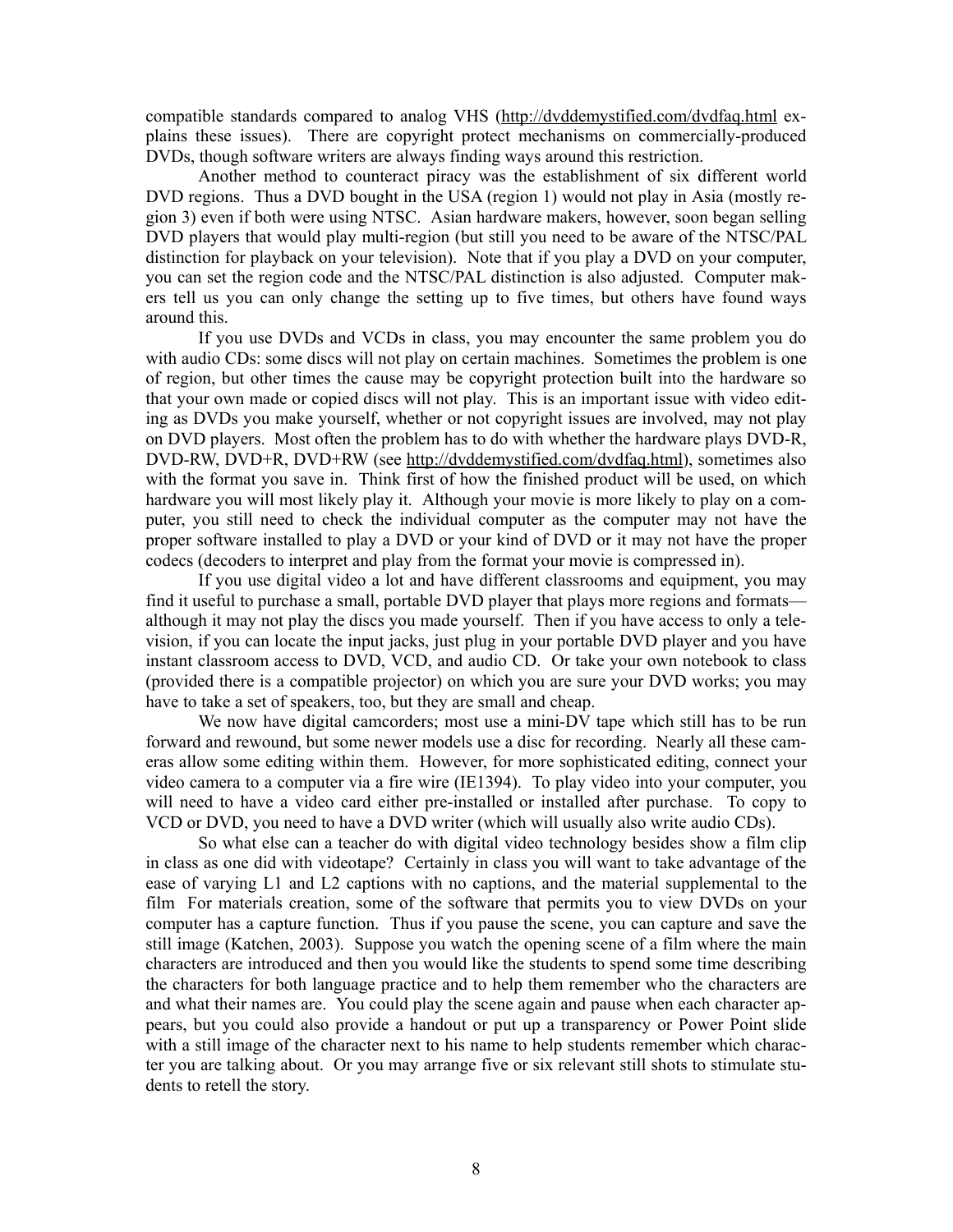Students, too, can use this technique in their own presentations in the same way they would use digital photos. It is also possible to insert video clips within a presentation. One does have to limit one's use of these useful techniques because of copyright issues. Nevertheless, it is far easier to have a few still shots prepared for review than to waste time trying to locate them on a running DVD player in front of a large class of restless students.

If you record your students' presentation activities or would like to create your own videos to use as teaching materials, digital gives you more editing and storage options. With your fire wire and video capture care, you can play tapes from your digital camera into your computer and, with one of the many brands of movie making software available (Windows Movie Maker comes installed with Windows on new computers and is relatively easy to use), you can edit. With editing you can make a more professional-looking product. You cut out those few seconds before starting and after ending, add titles such as the students' names and title of performance, perhaps add music, put in scene change breaks, and so on. However, when you work with video on the computer, you need a lot of temporary storage space on your hard drive. One way to get more space is to purchase an external hard drive (they can be 40 giga and even larger) and set that drive as your temporary storage drive for that program.

What can you do with your finished movie? You can record back to tape or burn a DVD (but as mentioned before, the finished product will probably play on your computer but not on your DVD player at home or the one in the classroom). While it is possible to upload video to the Internet, it still takes a lot up space even with compression (about 10 MB per minute for reasonable clarity), but this will get better in the near future. AVI (Audio Video Interleave, for PC, details at http://www.jmcgowan.com/avi.html#Definition) format is better quality; however, MPEG (Moving Picture Experts Group, for both PC and MAC, details at http://www.mpeg.org/MPEG/index.html) provides more compression possibilities for Internet use.

 If you have collected teaching material on videotape in the past, now it the time to convert those deteriorating videotapes to a more permanent medium. Some video capture cards permit analog input; the other option is a small device that works as a bridge, converting analog to digital or digital to analog, with input and output for VCR jacks, S-video, and fire wires. Once you play the video into your computer (from a VCR connected to your video card via a bridge if necessary), you follow the same process as editing from a digital video camera. Of course, the final result will not be digital quality, but you have more flexibility in editing out unwanted portions, adding titles, even inserting questions in text or audio or video format between segments.

 Playing clips from a commercially-produced DVD in class is not particularly difficult once you master the remote, nor is using a digital camcorder as the controls are much the same as the older analog. However, video editing is somewhat more complex than audio editing alone. The most frustrating aspect is the various standards, so self-made DVDs do not usually play on DVD players and only play back on computers that have compatible software installed. At this time, the ordinary classroom teacher may not want to tackle such complexities, but after a few years, the software will become more user-friendly, the compression rate will increase, making it more feasible to store video on the Internet, and the problem with standards should get sorted out somewhat.

#### **Implications for Teachers and Students**

 Schofield and Davidson (2003), in a study on a large urban secondary school in the US, point out that Internet use resulted in increased student autonomy, more personalized student-teacher relations, and the bringing out of special student skills, among other effects.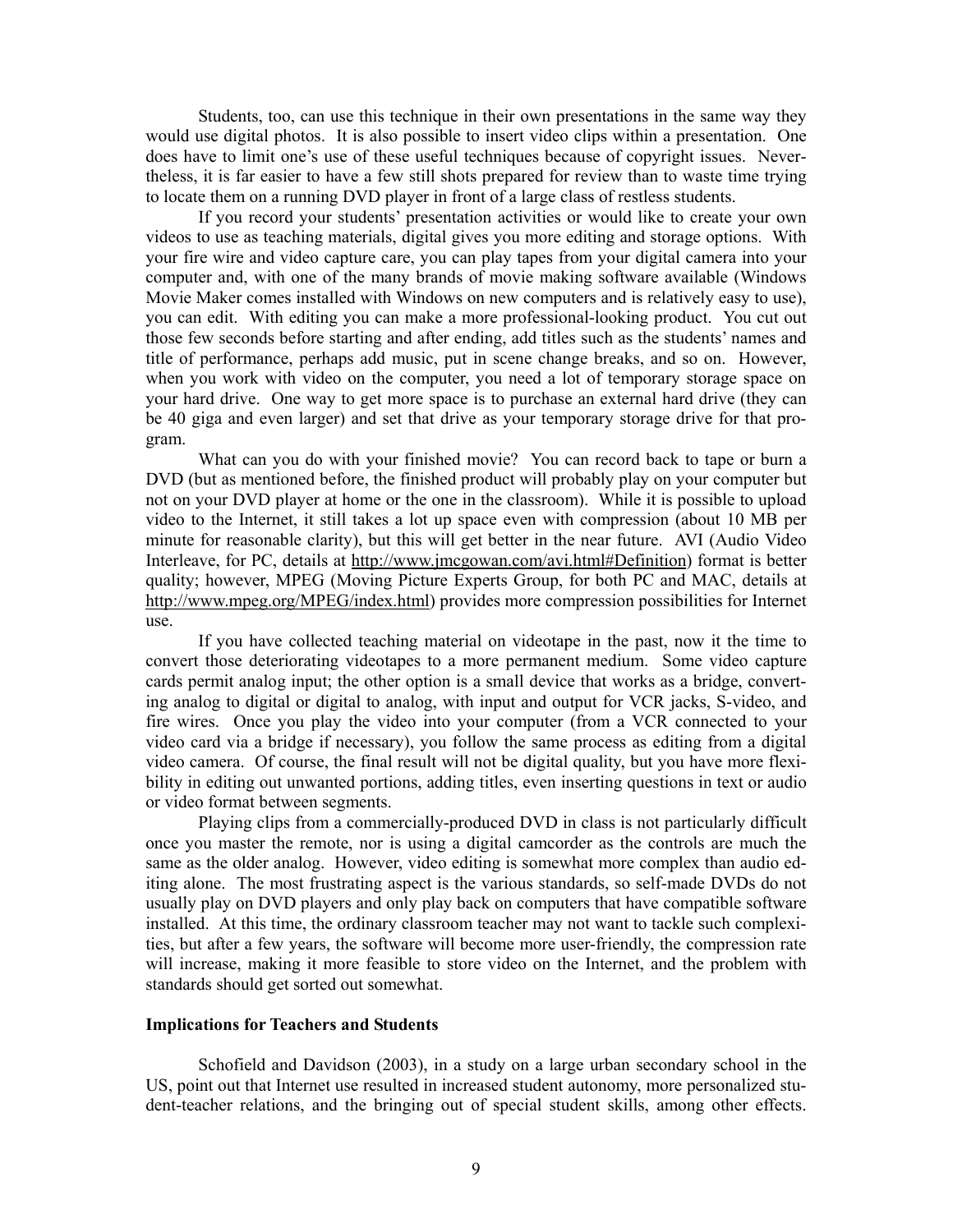Teachers also changed their role and became learners at times. While I am not aware of any specific studies looking at teacher DVD use, for example, I would expect that here, too, teachers become students at least for a time as they learn how to operate new equipment. This role reversal may be very difficult for adults to manage when their students are much younger than themselves, and it may be more difficult in East Asian societies, where the teacher is respected as the all-knowing one.

 Teachers who are good at technology are admired by some colleagues, disliked by others. One teacher illustrates her lectures with colorful Power Point slides and uploads the materials to the Internet for student access. Another lectures by indicating the page number in the textbook and writing important points on the board. When it is time for oral reports, some students want to use Power Point, but the teacher does not know how to use it. As Lin and Hatano (2003, p. 4) state, "These power shifts in classrooms may be related to the fact that modern technology often deprives experts of their privileged status by redefining the expertise needed to accomplish academic or occupational tasks." Thus, some teachers save face by maintaining the high status professor role: professors do not stoop so low as to make contact with wires and switches. They assign the students to take care of the equipment.

 In terms of classroom dynamics, the shift to digital creates a difference not in kind but in degree. The difference is a question of whether the teacher incorporates technological options in his/her teaching, and the question was the same with analog. In this sense ELT teachers are no different from teachers of other subjects. On the other hand, language classes are usually not large lecture classes. Teachers try to maximize student exposure to and use of the target language. Here we are more unique. Our older technologies aided the teaching of listening with recordings of native speakers and the teaching of speaking with recordings of the students. Now the computer is involved and we simply do not know what kinds of innovative combinations will arise. It is not up to the hardware makers to create teaching devices but it is up to the end user—the teacher in the classroom—to combine the possibilities of the hardware with useful software applications, to create the teaching techniques and materials. To me this is the most exciting aspect of digital technology—the exciting possibilities.

# **References**

- Creating graphics for the web. [On-line]. Accessed on May 20, 2004. Available at http://www.widearea.co.uk/designer/index.html
- Katchen, J. E. (1992). Using the video camera to improve speaking and performance skills. In M. C. Yang (Ed.), *Papers from the eighth conference on English language teaching and learning in the Republic of China* (pp. 531-540). Taipei: Crane Publishing Co., Ltd.
- Katchen, J. E. (1996). *Using authentic video in English language teaching: Tips for Taiwan's teachers.* Taipei: The Crane Publishing Company, Ltd.
- Katchen, J. E., Fox. T., Lin, L. Y., & Chun, V. (2001). Developments in digital video. Colloquium presented at the Third Pan-Asian Conference "2001: A Language Odyssey", November 22-25, 2001, Kitakyushu, Japan. (Published 2002 on CD by Japan Association for Language Teaching, Tokyo.)
- Katchen, J. E. (2003). Capturing DVD images for pedagogical applications. *TESOL Video Newsletter E-Newsletter*, *14*(2), 2003.
- Lin, L. Y. (2000). Manipulating DVD technology to empower your teaching. *Selected Papers from the Ninth International Symposium on English Teaching*, 431-439. Taipei: the Crane Publishing Co., Ltd.
- Lin, X., & Hatano, G. (2003). Technology, culture, and adaptive minds: An introduction. *Mind, Culture, and Activity: An International Journal, 10*(1), 3–8.